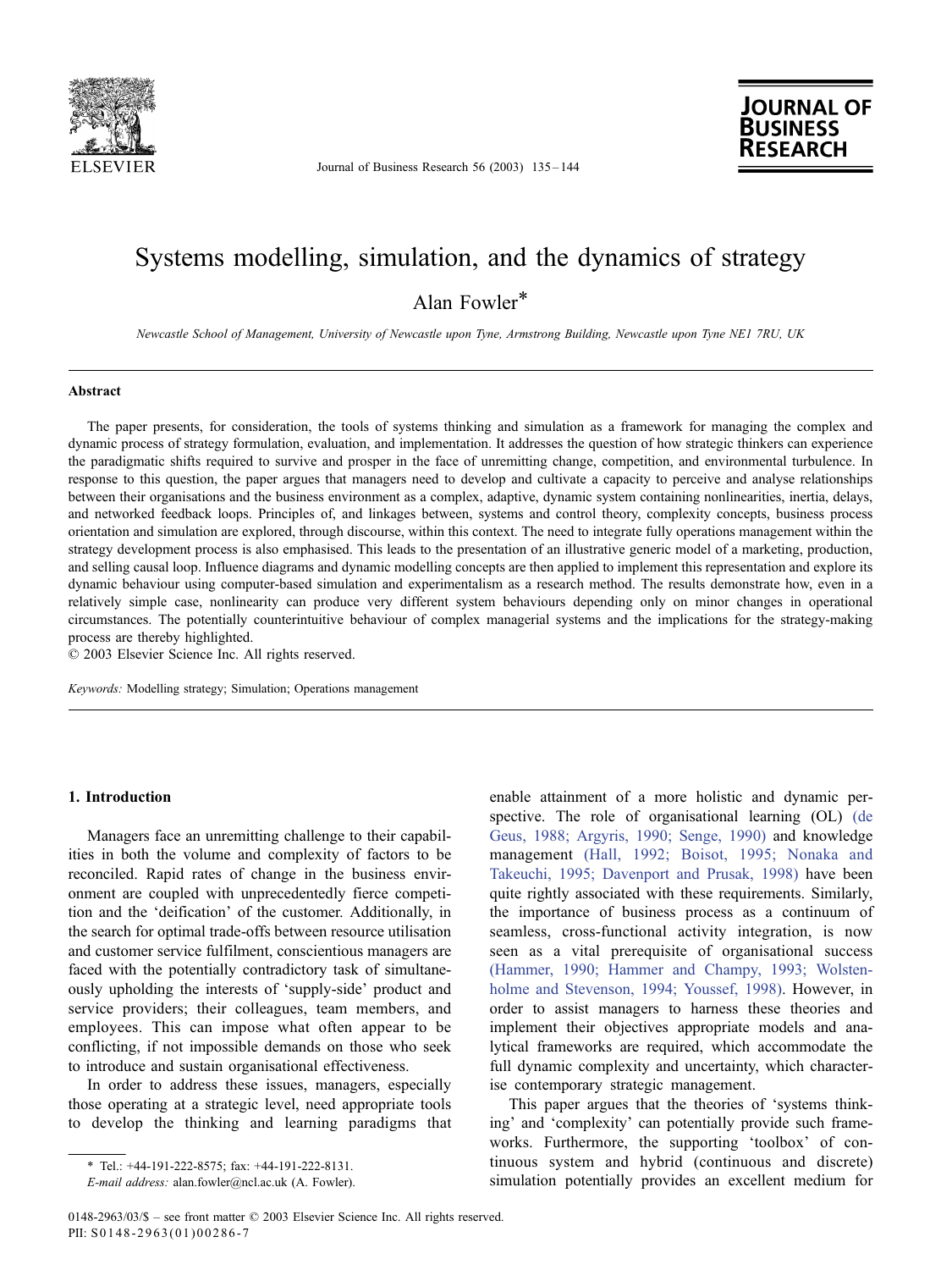

Fig. 1. Linear strategic action sequence.

enacting and exploring the dynamic nature and complex behaviour that characterise the phases of strategic analysis, development, and implementation, respectively.

#### 2. Design vs. emergence

A characteristic of the uncertainty surrounding the concept of strategic management is the absence of agreement on a clear, unambiguous, and reliable model of the strategic process itself. This is epitomised by the running debate between what has come to be known as the 'design' or prescriptive school of thought vs. the 'emergent' or crafting school [\(Mintzberg, 1990; Ansoff, 1991; Lynch, 1997\).](#page--1-0)

In its simplest form, the prescriptive model may be seen as a linear, sequential process as identified in Fig. 1. However, most contemporary thinking would probably accept that a more representative view would be inherently more systemic with blurred cause and effect linkages and sequences of action that are iterative, dynamic, and nonlinear. Hence, top-down, prescriptive models have been challenged by, for example, [Mintzberg \(1987\)](#page--1-0) who succinctly notes:

The popular view sees the strategist as a planner or as a visionary; someone sitting on a pedestal dictating brilliant strategies for everyone else to implement. While recognising the importance of thinking ahead and especially of the need for creative vision in this pedantic world, I wish to propose an additional view of the strategist as a pattern recogniser; a learner if you will, who manages a process in which strategies (and visions) can emerge as well as be deliberately conceived.

Hence, according to the crafting school, the full strategy will not be known in advance but will only emerge during actual implementation [\(Mintzberg and Waters, 1985\).](#page--1-0)

Also central to the philosophy underpinning the emergent approach is the role of OL that seeks to accommodate the true complexity characterising the relationship between the organisation and its environment [\(de Geus, 1988\).](#page--1-0) This may be seen as an extension of the flexibility concept,

inherent in the crafting perspective, and becomes increasingly important when 'quantum-leaps' or large step changes are encountered (usually resulting from changes in the external environment or dramatic internal responses aimed at rectifying long-term strategic drift). Systems thinking, as a viable method for surfacing, analysing, and understanding the dynamics of strategy and organisation, is implicit within the OL paradigm [\(Senge, 1990; Richardson, 1991; More](#page--1-0)croft and Sterman, 1992; Richmond, 1994).

More recently, additional insights into the complex dynamic processes, which characterise strategic management, have been provided by the complexity theorists [\(Kauffman, 1993; Stacey, 1996\);](#page--1-0) an issue that is also addressed, in summary, in the following section.

### 3. Dynamics, control, and complexity in management systems

Strategic planning and control are often envisioned, within the framework of the 'stable equilibrium' paradigm [\(Stacey, 1995\).](#page--1-0) This implies the setting of some target objectives linked to the mission statement, typically following the prescriptive approach outlined above. This is followed by monitoring of actual performance or outcomes for comparative purposes. Combinations of feedback and feedforward control [\(Fowler, 1999\)](#page--1-0) are then implemented with the intention of ensuring that the actual system performance tracks the target requirements, over time.

Typical examples of such feedback loops are evident at the 'macrolevel' in Fig. 2 that shows, respectively, the stages of discovery (analysis), choice (evaluation and selection), and action (implementation). Control then comprises the linking of the implementation and analysis stages to form, in effect, a closed-loop feedback mechanism comprising performance monitoring, comparison with targets, and subsequent action to ensure convergence. This process may be seen as analogous to single loop learning, as defined by [Argyris and Schon \(1978\).](#page--1-0)



Fig. 2. Looped strategic action sequence.